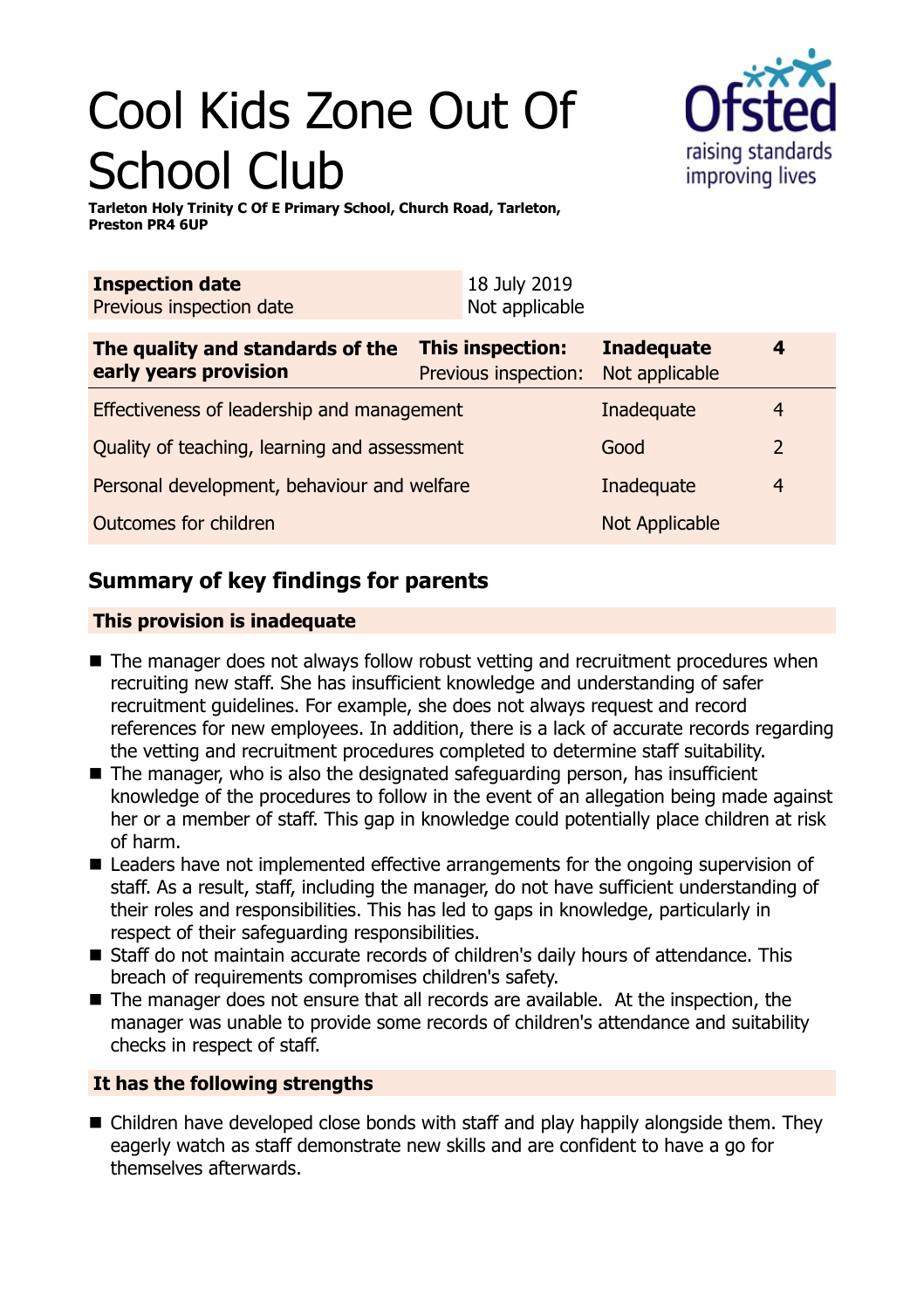## **What the setting needs to do to improve further**

#### **To meet the requirements of the early years foundation stage and Childcare Register the provider must:**

|                                                                                                                                                                                                                                                       | Due date   |
|-------------------------------------------------------------------------------------------------------------------------------------------------------------------------------------------------------------------------------------------------------|------------|
| ensure that all staff, including the designated person for<br>safeguarding, fully understand and implement the club's<br>safeguarding policy and procedures, including the procedures to<br>follow if an allegation is made against a member of staff | 20/09/2019 |
| improve recruitment procedures to ensure that suitability checks<br>for new staff are conducted in full, including obtaining appropriate<br>references                                                                                                | 20/09/2019 |
| implement supervision for all staff, including the manager, to<br>provide support, coaching and training and identify any gaps in<br>their practice and knowledge so that they are well supported to<br>fulfil their roles and responsibilities       | 20/09/2019 |
| ensure that a clear record of staff suitability and vetting checks is<br>maintained                                                                                                                                                                   | 20/09/2019 |
| ensure that records are easily accessible and available for<br>inspection                                                                                                                                                                             | 20/09/2019 |
| maintain an accurate daily record of children's hours of<br>lattendance.                                                                                                                                                                              | 20/09/2019 |

#### **Inspection activities**

- The inspector conducted a tour of the premises and observed activities and interactions between staff and children.
- $\blacksquare$  The inspector spoke with the manager and staff about safeguarding and the activities provided for children.
- The inspector viewed a range of documents, including the club's policies and procedures and evidence of the suitability of staff working at the club.
- $\blacksquare$  The inspector considered the views of parents spoken to during the inspection.
- $\blacksquare$  The inspector spoke with children at appropriate times during the inspection.

**Inspector** Joanne Wildman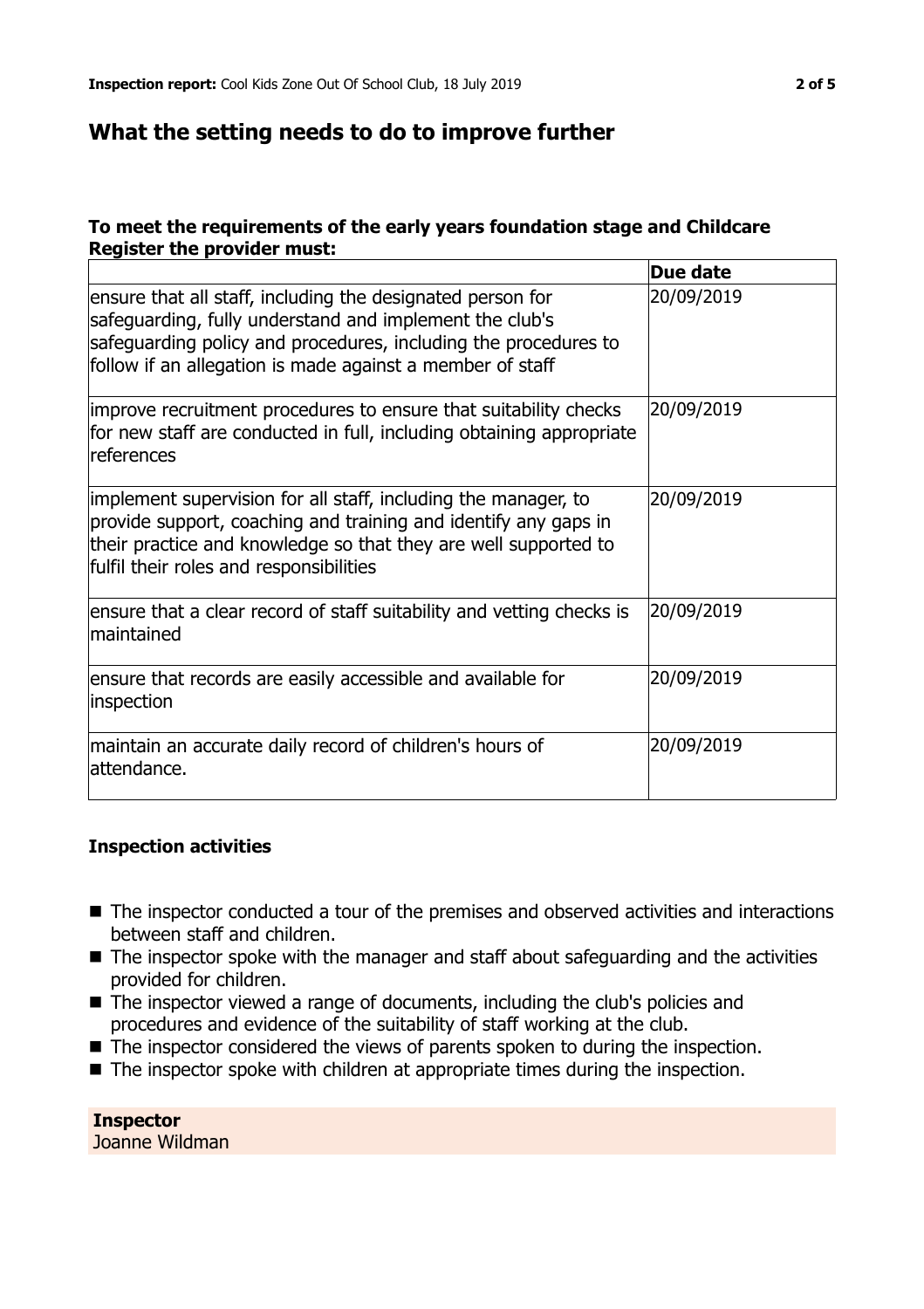# **Inspection findings**

#### **Effectiveness of leadership and management is inadequate**

The arrangements for safeguarding are not effective. The manager has a poor understanding of the safeguarding and welfare requirements of the early years foundation stage. This has resulted in multiple breaches of the requirements. All staff have completed child protection training and are aware of signs that a child may be at risk of abuse. In addition, the club has clear policies in place about the action that should be taken if abuse is suspected. However, supervision arrangements are not effective in ensuring that staff are clear about their roles and responsibilities. Consequently, staff, including the manager, do not have a secure understanding of the procedures that should be followed to safeguard a child who may be at risk. This gap in knowledge significantly compromises the safety of children. Despite this, staff are deployed effectively to meet children's needs. Risk assessments are effective in ensuring that the environment is safe and suitable. Partnership with parents is good. Parents say that they have open communication with staff who pass on messages from school when required. The manager seeks the views of parents and children when reviewing the quality of the service.

#### **Quality of teaching, learning and assessment is good**

Staff value the individuality of children and take account of their individual needs and interests. They plan interesting activities and provide resources that children enjoy playing with. Staff place a strong emphasis on ensuring that children have opportunities for physical play. Children benefit from use of the large school field where they can develop their physical skills. For example, they jump between logs and balance on planks in the 'trim trail'. Staff provide opportunities for children to complete homework or relax in quieter areas. Children are learning about the wider world and show consideration towards others who are less fortunate than themselves. For example, children are proud to support international charities.

#### **Personal development, behaviour and welfare are inadequate**

The serious weaknesses in respect of leadership and management have a significant negative impact on the welfare of children at the club. In particular, the weaknesses in the manager's and staff's understanding of child protection procedures could place children at risk. Although staff record when children arrive at the club, they do not keep accurate records of when children leave. This means that the number of children at the club at any one time is not clear. Despite this, children are settled in the care of staff at the club. They say that staff are kind towards them. Children enjoy the opportunity to play outside of the classroom environment, with younger children playing harmoniously with their older peers. Children benefit from healthy, nutritionally balanced snacks and adopt healthy routines such as washing their hands before snack time. Staff implement consistent rules and boundaries. As a result, children are well behaved and polite towards each other and adults.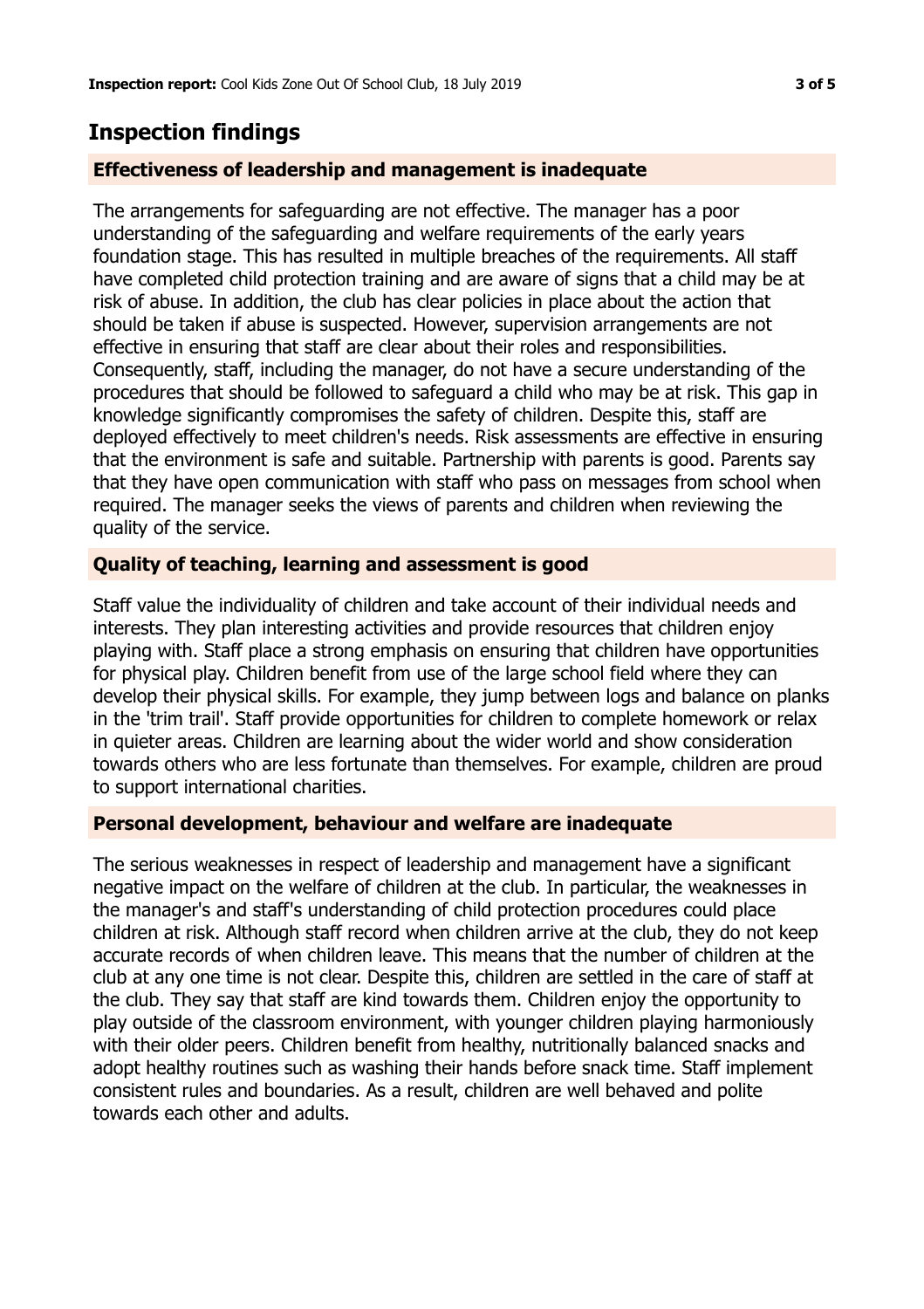## **Setting details**

| Unique reference number                             | EY539062                                                                             |
|-----------------------------------------------------|--------------------------------------------------------------------------------------|
| <b>Local authority</b>                              | Lancashire                                                                           |
| <b>Inspection number</b>                            | 10089982                                                                             |
| <b>Type of provision</b>                            | Childcare on non-domestic premises                                                   |
| <b>Registers</b>                                    | Early Years Register, Compulsory Childcare<br>Register, Voluntary Childcare Register |
| Day care type                                       | Out-of-school day care                                                               |
| Age range of children                               | $4 - 11$                                                                             |
| <b>Total number of places</b>                       | 30                                                                                   |
| Number of children on roll                          | 45                                                                                   |
| Name of registered person                           | Cool Kids Zone Out Of School Club                                                    |
| <b>Registered person unique</b><br>reference number | RP539061                                                                             |
| Date of previous inspection                         | Not applicable                                                                       |
| <b>Telephone number</b>                             | 01772 812662                                                                         |

Cool Kids Zone Out Of School Club registered in 2017. The club employs seven members of childcare staff. Of these, four hold an appropriate early years qualification at level 3 and one holds a qualification at level 2. The club opens from Monday to Friday, during term time only. Sessions are from 7.30am until 8.45am and 3.30pm until 5.50pm.

This inspection was carried out by Ofsted under sections 49 and 50 of the Childcare Act 2006 on the quality and standards of provision that is registered on the Early Years Register. The registered person must ensure that this provision complies with the statutory framework for children's learning, development and care, known as the early years foundation stage.

Any complaints about the inspection or the report should be made following the procedures set out in the quidance *Complaints procedure: raising concerns and making* complaints about Ofsted, which is available from Ofsted's website: www.ofsted.gov.uk. If you would like Ofsted to send you a copy of the guidance, please telephone 0300 123 4234, or email [enquiries@ofsted.gov.uk.](mailto:enquiries@ofsted.gov.uk)